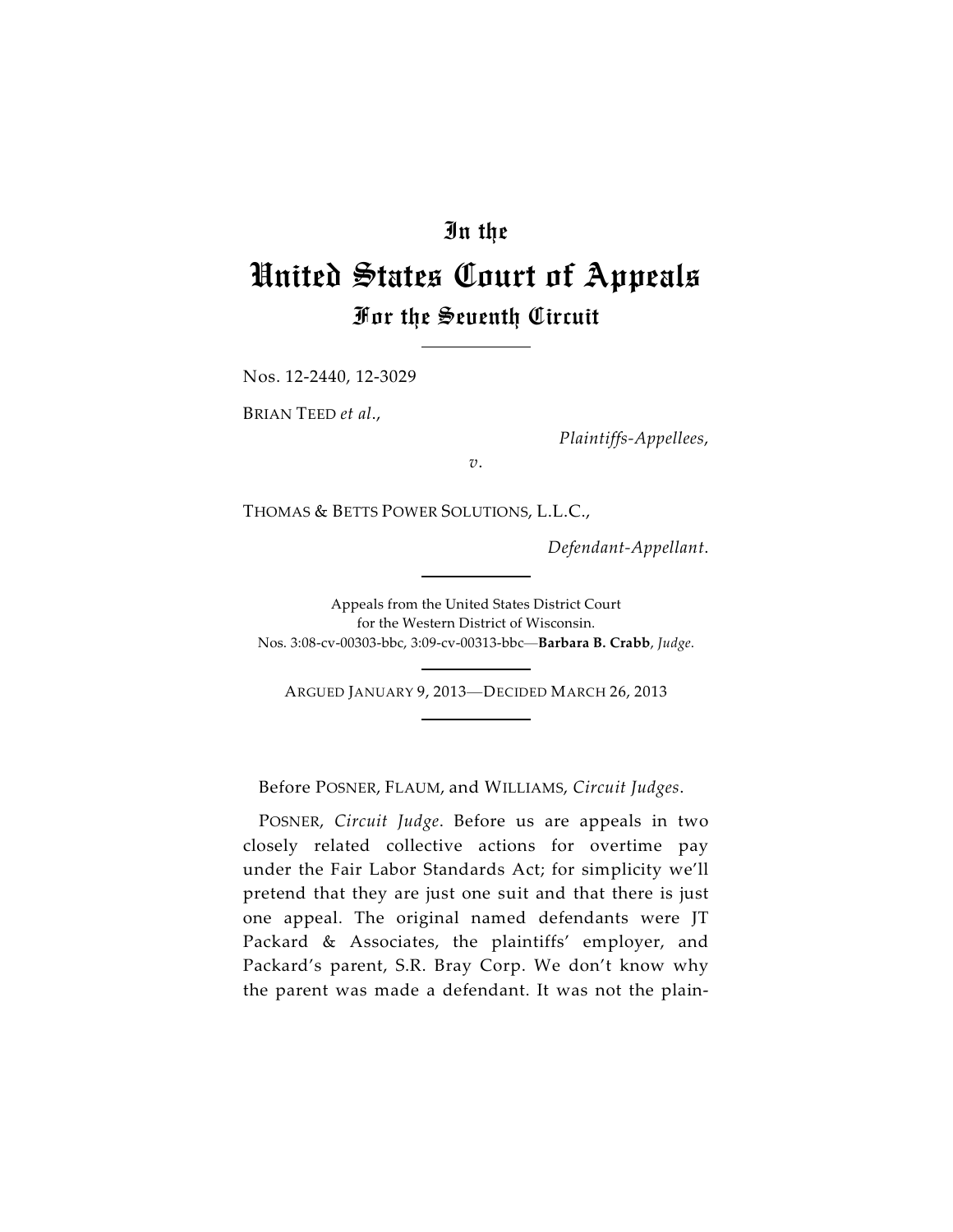tiffs' employer, and a parent corporation is not liable for violations of the Fair Labor Standards Act by its subsidiary unless it exercises significant authority over the subsidiary's employment practices. *In re Enterprise Rent-A-Car Wage & Hour Employment Practices Litigation*, 683 F.3d 462, 469 (3d Cir. 2012); cf. *Antenor v. D & S Farms*, 88 F.3d 925, 935-36 (11th Cir. 1996). The record doesn't indicate that Bray exercised such authority over Packard's employment practices.

But this is an aside. What is important is that the district judge allowed the plaintiffs to substitute Thomas & Betts Power Solutions, LLC, for the original defendants, the reason being that its parent, Thomas & Betts Corporation, had bought Packard's assets and placed them in a wholly owned subsidiary, the substituted defendant. Essentially that company is Packard renamed, and we'll continue to refer to it under that name when we are talking about the company as a company; when we are talking about it as the substituted defendant we'll call it Thomas & Betts.

By virtue of the substitution, Thomas & Betts is the entity against which the plaintiffs seek damages for Packard's alleged violations of their rights under the Fair Labor Standards Act when Packard was owned by Bray. Thomas & Betts objected to being substituted, and its objection, rejected by the district court, is the sole basis of the appeal, which is from a final judgment for some \$500,000 in damages, attorneys' fees, and costs, pursuant to a settlement agreement that is conditional however on the outcome of this appeal. We must decide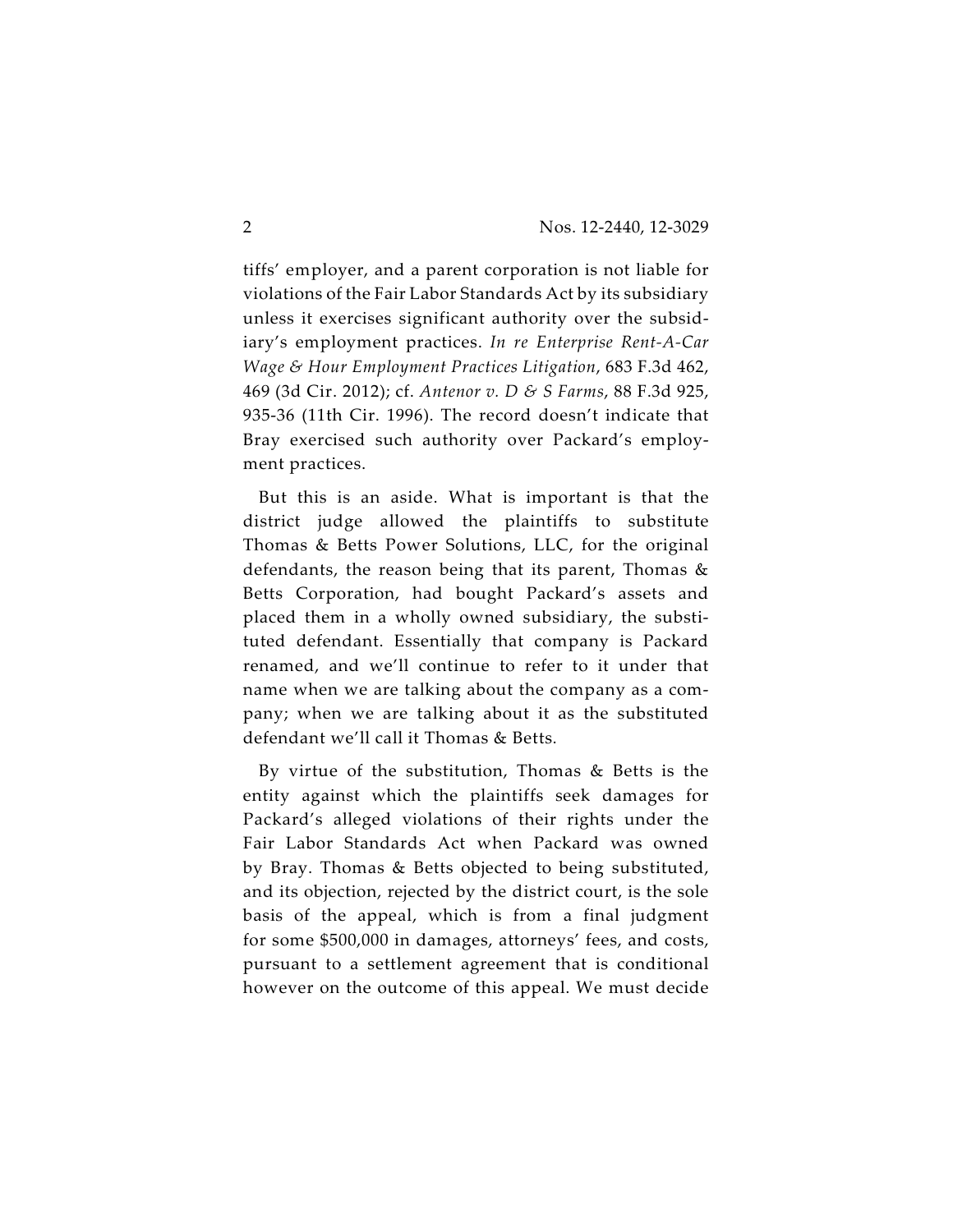whether Thomas & Betts is, as the district court held, liable by virtue of the doctrine of successor liability for whatever damages may be owed the plaintiffs as a result of Packard's alleged violations.

When a company is sold in an asset sale as opposed to a stock sale, the buyer acquires the company's assets but not necessarily its liabilities; whether or not it acquires them is the issue of successor liability. Most states limit such liability, with exceptions irrelevant to this case, to sales in which a buyer (the successor) expressly or implicitly assumes the seller's liabilities. Wisconsin, the state whose law would apply if the underlying claim were based on state law, is such a state. *Columbia Propane, L.P. v. Wisconsin Gas Co.*, 661 N.W.2d 776, 784 (Wis. 2003). But when liability is based on a violation of a federal statute relating to labor relations or employment, a federal common law standard of successor liability is applied that is more favorable to plaintiffs than most state-law standards to which the court might otherwise look. See, e.g., *John Wiley & Sons, Inc. v. Livingston*, 376 U.S. 543, 548-49 (1964) (Labor Management Relations Act); *Golden State Bottling Co. v. NLRB*, 414 U.S. 168, 184-85 (1973) (National Labor Relations Act); *Wheeler v. Snyder Buick, Inc.*, 794 F.2d 1228, 1236 (7th Cir. 1986) (Title VII); *Upholsterers' Int'l Union Pension Fund v. Artistic Furniture,* 920 F.2d 1323, 1327 (7th Cir. 1990) (ERISA); *EEOC v. G-K-G, Inc.*, 39 F.3d 740, 747-48 (7th Cir. 1994) (Age Discrimination in Employment Act); *Sullivan v. Dollar Tree Stores, Inc.*, 623 F.3d 770, 781 (9th Cir. 2010) (Family and Medical Leave Act); cf. *Musikiwamba v. ESSI, Inc.*, 760 F.2d 740, 746 (7th Cir. 1985) (42 U.S.C.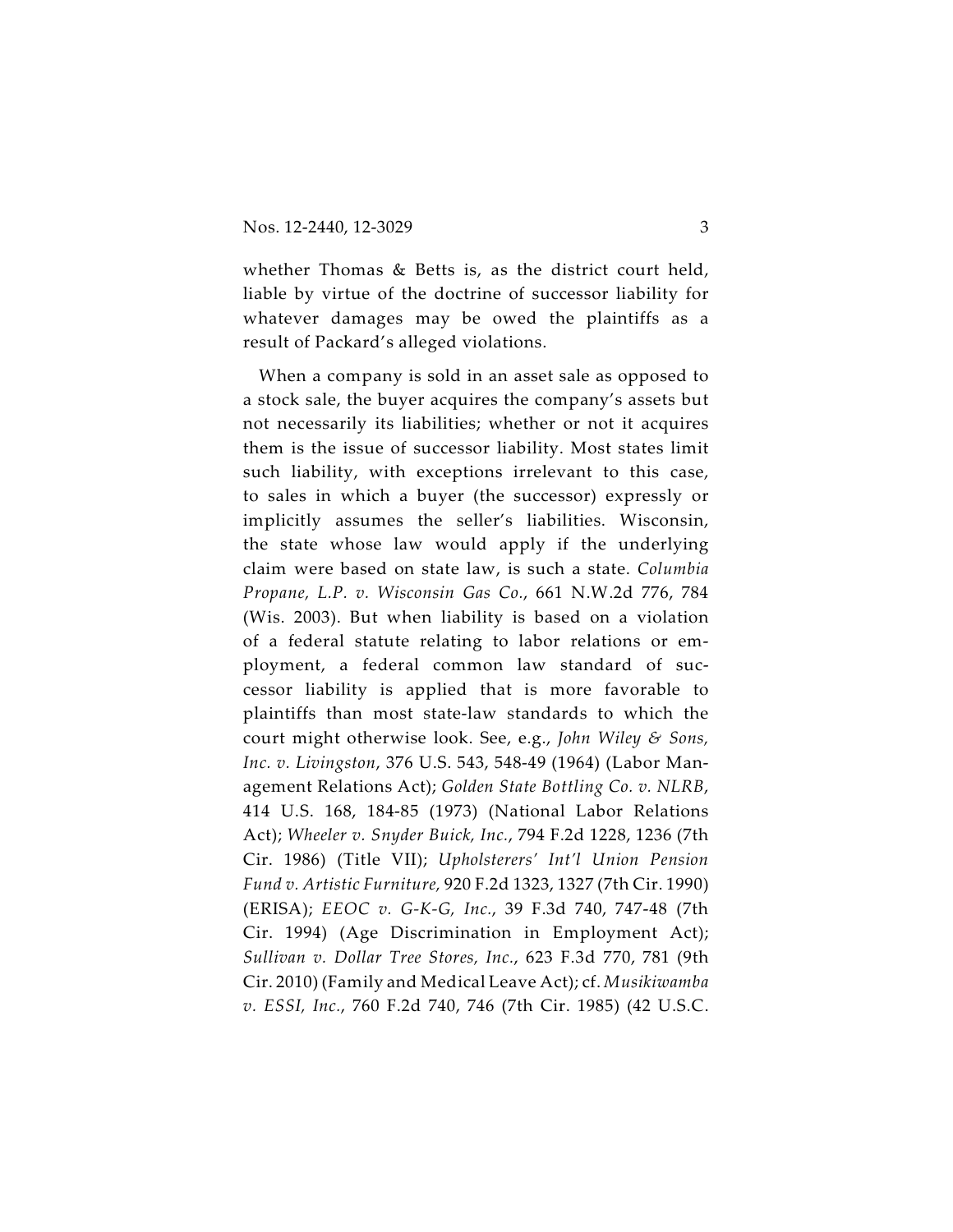§ 1981—racial discrimination in contracting). In particular, a disclaimer of successor liability is not a defense.

We must consider whether the federal standard applies when liability is based on the Fair Labor Standards Act, and if so whether, properly applied, the standard authorized the imposition of successor liability in this case.

Packard provided, and continues under its new ownership by Thomas & Betts to provide, maintenance and emergency technical services for equipment designed to protect computers and other electrical devices from being damaged by power outages. All of Packard's stock was acquired in 2006 by Bray, though Packard retained its name and corporate identity and continued operating as a stand-alone entity. The workers' FLSA suit was filed two years later.

Several months after it was filed, Bray defaulted on a \$60 million secured loan that it had obtained from the Canadian Imperial Bank of Commerce and that Packard, Bray's subsidiary, had guaranteed. To pay as much of the debt to the bank as it could, Bray assigned its assets—including its stock in Packard, which was its principal asset—to an affiliate of the bank. The assets were placed in a receivership under Wisconsin law and auctioned off, with the proceeds going to the bank. Thomas & Betts was the high bidder at the auction, paying approximately \$22 million for Packard's assets. One condition specified in the transfer of the assets to Thomas & Betts pursuant to the auction was that the transfer be "free and clear of all Liabilities" that the buyer had not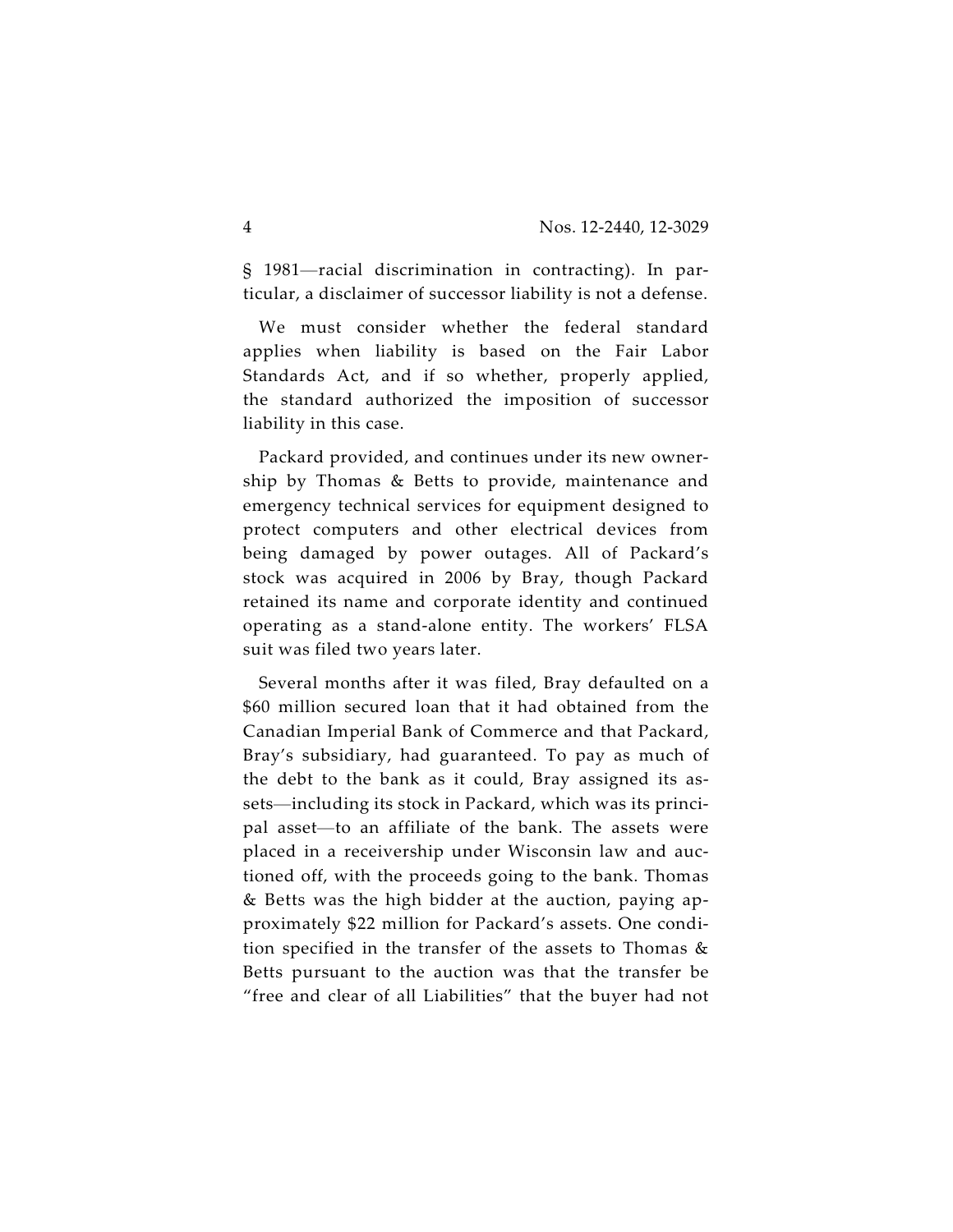assumed, and a related but more specific condition was that Thomas & Betts would not assume any of the liabilities that Packard might incur in the FLSA litigation. After the transfer, Thomas & Betts continued to operate Packard much as Bray had done (and under the same name, as we noted), and indeed offered employment to most of Packard's employees.

If Wisconsin state law governed the issue of successor liability, Thomas & Betts would be off the hook because of the conditions. But as we said, they do not control, or even figure, when the federal standard applies. As usually articulated, that standard requires consideration of the following factors instead (see *Wheeler v. Snyder Buick, Inc.*, *supra*, 794 F.2d at 1236; *Musikiwamba v. ESSI, Inc.*, *supra*, 760 F.2d at 750-51):

(1) Whether the successor had notice of the pending lawsuit, which Thomas & Betts unquestionably had when it bought Packard at the receiver's auction; this is a factor favoring successor liability.

(2) Whether the predecessor (Packard or Bray—remember that both were defendants originally) would have been able to provide the relief sought in the lawsuit before the sale. The answer is no, because of Packard's and Bray's insolvency caused by Bray's defaulting on the bank loan. The answer counts against successor liability by making such liability seem a windfall to plaintiffs. But this depends on how long before the sale one looks.

(3) Whether the predecessor could have provided relief after the sale (again no—Packard had been sold, with the proceeds of the sale going to the bank, along with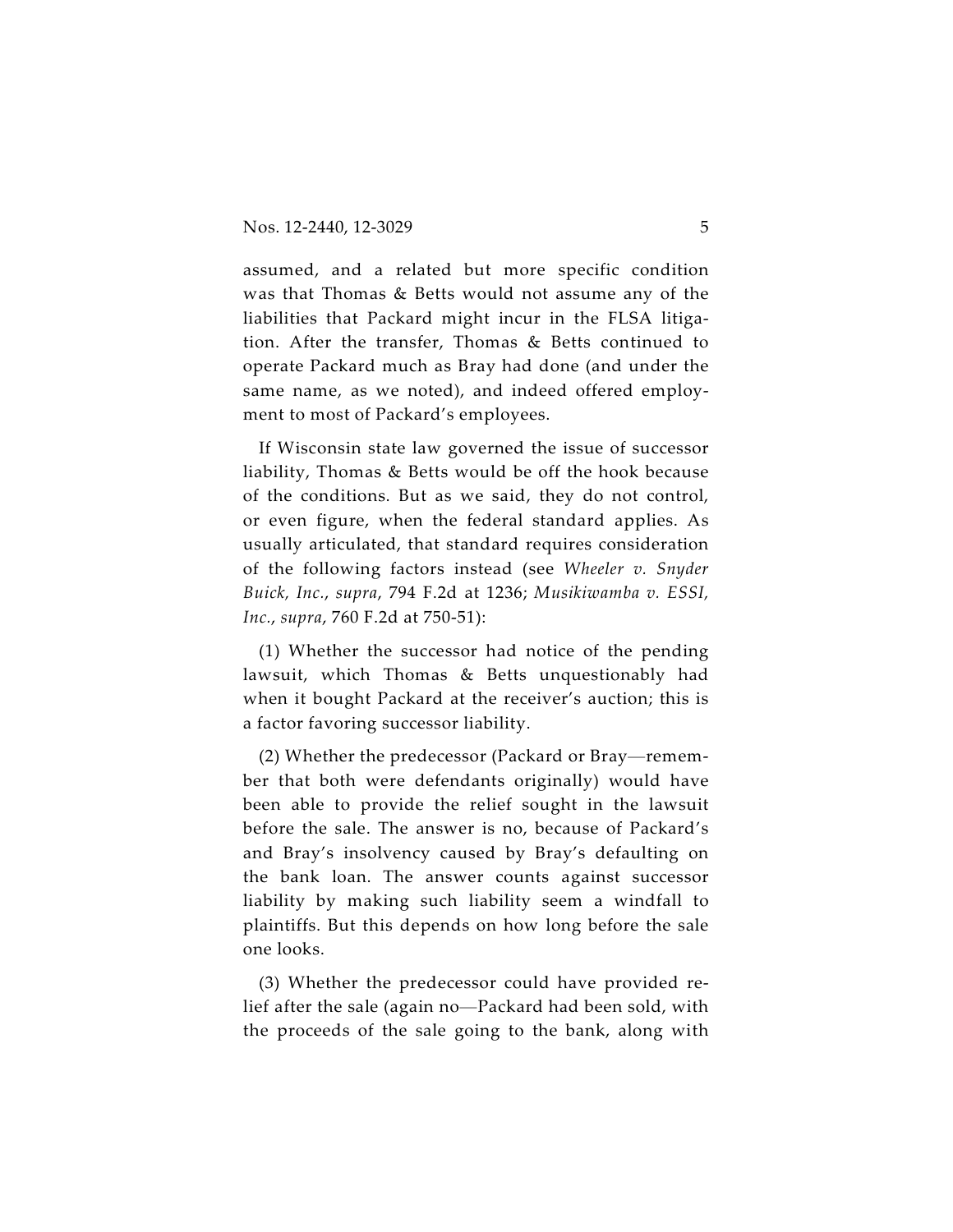Bray's remaining assets). The predecessor's inability to provide relief favors successor liability, as without it the plaintiffs' claim is worthless.

(4) Whether the successor can provide the relief sought in the suit—Thomas & Betts can—without which successor liability is a phantom (this is a "goes without saying" condition, not usually mentioned).

(5) Whether there is continuity between the operations and work force of the predecessor and the successor, as there is in this case, which favors successor liability on the theory that nothing really has changed.

Judges tend to be partial to multifactor tests, which they believe discipline judicial decisionmaking, providing objectivity and predictability. But this depends on whether the factors making up the test are clear, whether they are valid, whether each is weighted so that the test can be applied objectively even if the factors don't all line up on one side of the issue in every case (they don't in this case, for example), and whether the factors are exhaustive or illustrative—if the latter, the test is open-ended, hence indefinite. The federal standard does not satisfy all these criteria. But applying a slight variant of the standard, the district judge concluded that there was successor liability in this case, and her analysis is thoughtful and persuasive.

We reach the same conclusion that she did, though by a slightly different route. We suggest that successor liability is appropriate in suits to enforce federal labor or employment laws—even when the successor disclaimed liability when it acquired the assets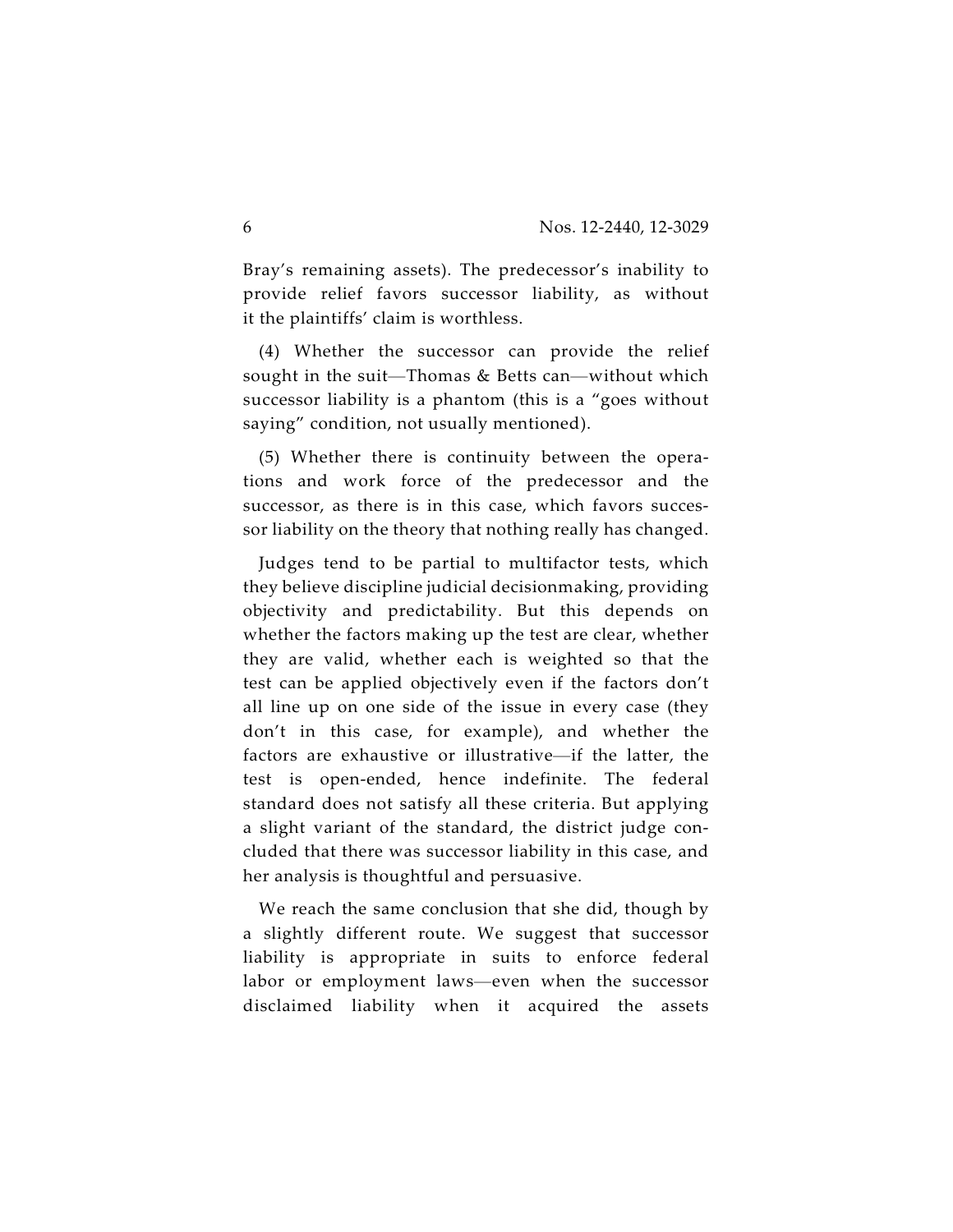in question—unless there are good reasons to withhold such liability. Lack of notice of potential liability—the first criterion in the federal standard as usually articulated—is an example of such a reason. We'll examine other possible reasons applicable to this case shortly; but first we need to decide whether a federal standard should ever apply when the source of liability is the Fair Labor Standards Act.

The idea behind having a distinct federal standard applicable to federal labor and employment statutes is that these statutes are intended either to foster labor peace, as in the National Labor Relations Act, or to protect workers' rights, as in Title VII, and that in either type of case the imposition of successor liability will often be necessary to achieve the statutory goals because the workers will often be unable to head off a corporate sale by their employer aimed at extinguishing the employer's liability to them. This logic extends to suits to enforce the Fair Labor Standards Act. "The FLSA was passed to protect workers' standards of living through the regulation of working conditions. 29 U.S.C. § 202. That fundamental purpose is as fully deserving of protection as the labor peace, anti-discrimination, and worker security policies underlying the NLRA, Title VII, 42 U.S.C. § 1981, ERISA, and MPPAA." *Steinbach v. Hubbard*, 51 F.3d 843, 845 (9th Cir. 1995). In the absence of successor liability, a violator of the Act could escape liability, or at least make relief much more difficult to obtain, by selling its assets without an assumption of liabilities by the buyer (for such an assumption would reduce the purchase price by imposing a cost on the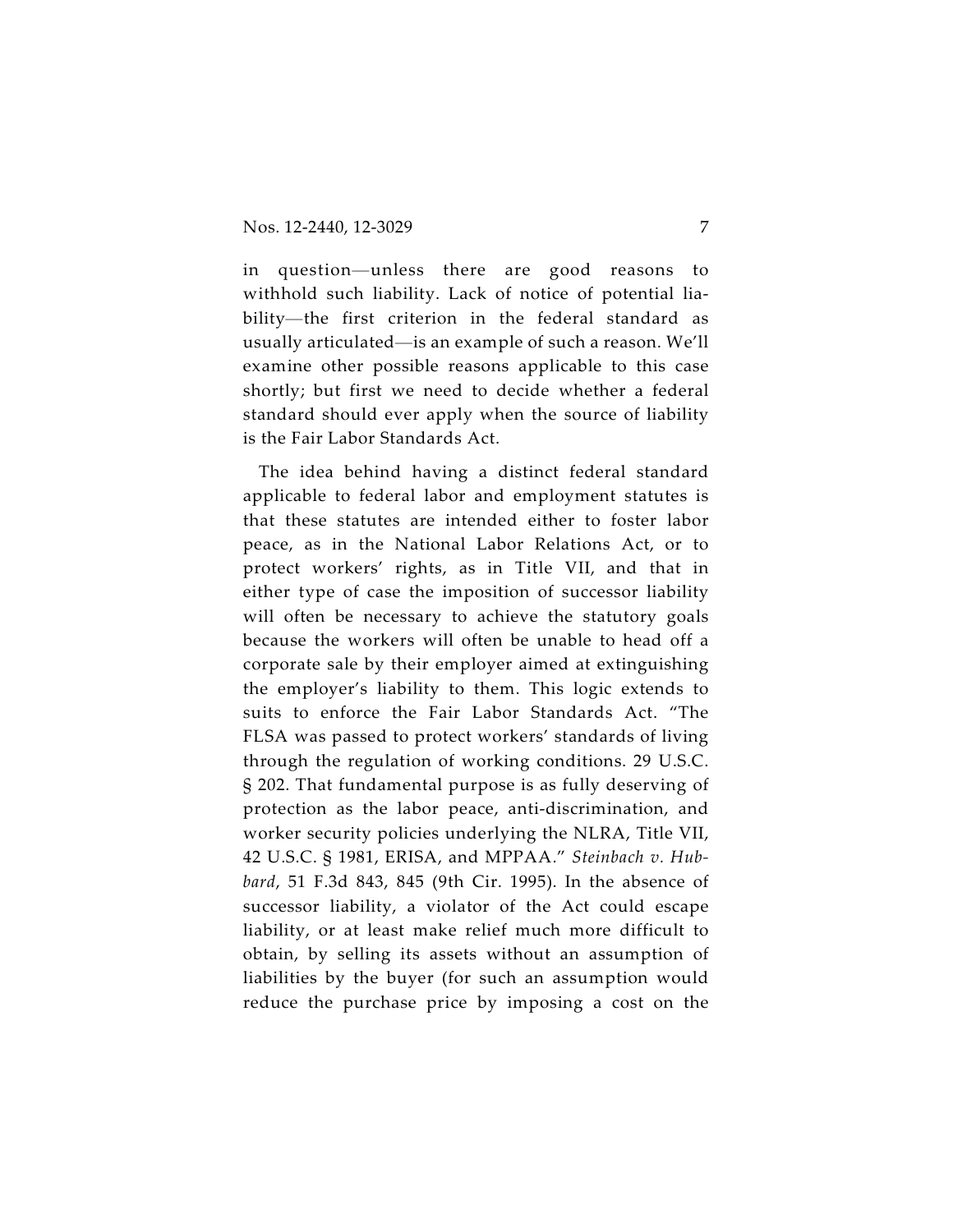buyer) and then dissolving. And although it can be argued that imposing successor liability in such a case impedes the operation of the market in companies by increasing the cost to the buyer of a company that may have violated the FLSA, it's not a strong argument. The successor will have been compensated for bearing the liabilities by paying less for the assets it's buying; it will have paid less because the net value of the assets will have been diminished by the associated liabilities.

There are better arguments against having a federal standard for labor and employment cases, besides the general objections to multifactor tests that we noted earlier: applying a judge-made standard amounts to judicial amendment of the statutes to which it's applied by adding a remedy that Congress has not authorized; implied remedies (that is, remedies added by judges to the remedies specified in statutes) have become disfavored; and borrowing state common law, especially a common law principle uniform across the states, to fill gaps in federal statutes is an attractive alternative to creating federal common law, an alternative the Supreme Court adopted for example in *United States v. Bestfoods*, 524 U.S. 51, 62-64 (1998), in regard to the liability of a corporation under the Superfund law for a subsidiary's violations. But Thomas & Betts does not ask us to jettison the federal standard; it just asks us not to "extend" it to the Fair Labor Standards Act. Yet none of the concerns that we've just listed regarding the filling of holes in a federal statute with federal rather than state common law looms larger with respect to the Fair Labor Standards Act than with respect to any other federal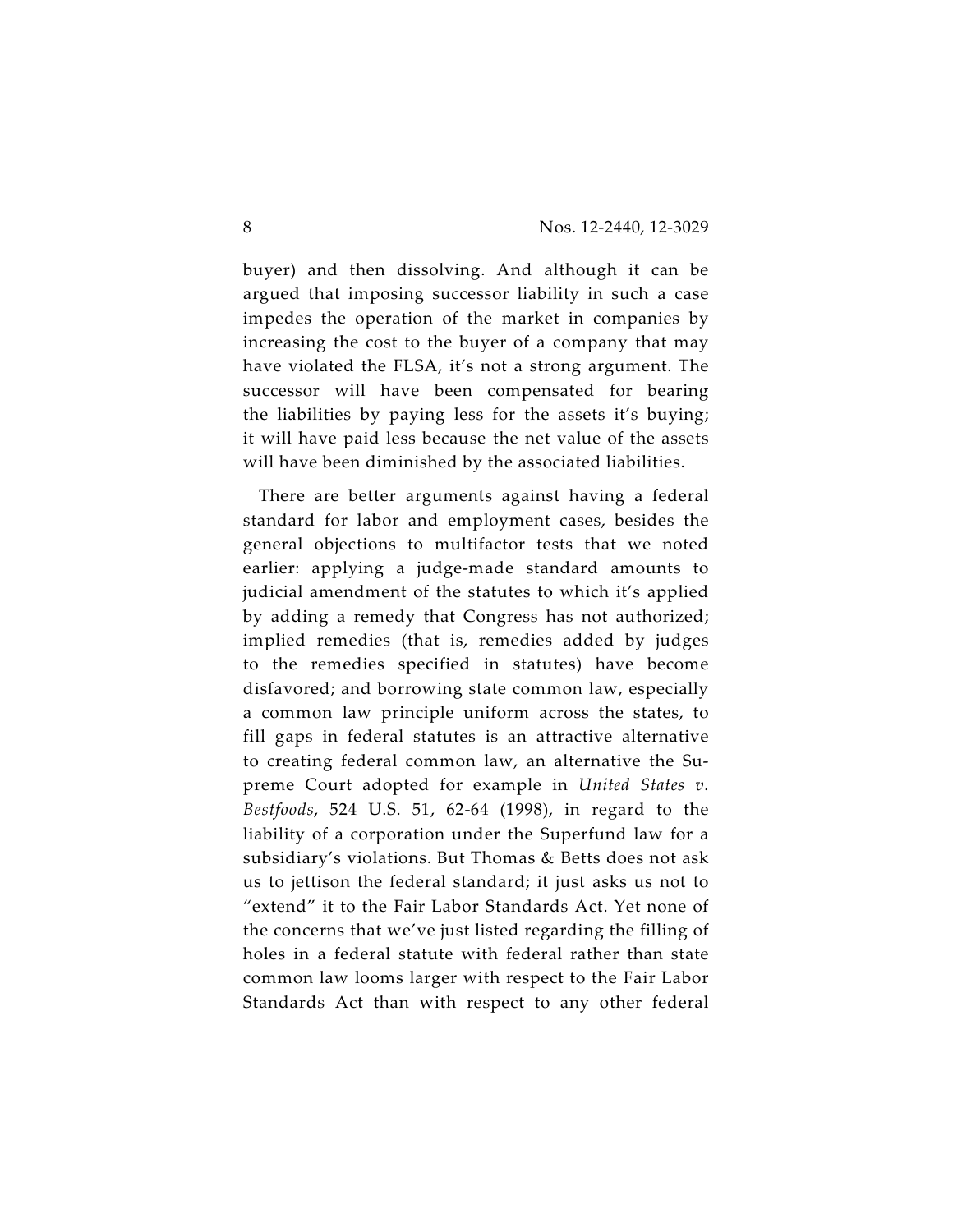labor or employment statute. The issue is not extension but exclusion.

Thomas & Betts argues that the Act imposes liability only on "employers," 29 U.S.C. §§ 203(d), 216(b), and Thomas & Betts was not the employer of the suing workers when the Act was violated. But that is equally true when successor liability is imposed in a Title VII case, as the case law requires. It argues that Wisconsin has an interest in this case because it too has minimum wage and overtime laws. But states also have their own laws, paralleling Title VII, forbidding employment discrimination. It points out that most FLSA suits are brought by individuals for the recovery of individual damages rather than by the government (though in fact the Department of Labor brings many), but likewise most Title VII suits are private rather than public. It argues that violations of the FLSA are "victimless," because no one is compelled to work for a company that violates that Act. Neither is anyone forced to work for a company that discriminates on grounds forbidden by Title VII, such as race and sex. Yet there are victims of the violations in both FLSA and Title VII cases—workers who would be paid higher wages if their employer complied with the FLSA and workers who would have better jobs and working conditions if their employer complied with Title VII. Moreover, there is an interest in legal predictability that is served by applying the same standard of successor liability either to all federal statutes that protect employees or to none—and "none" is not an attractive option at our level of the judiciary, given all the cases we cited earlier.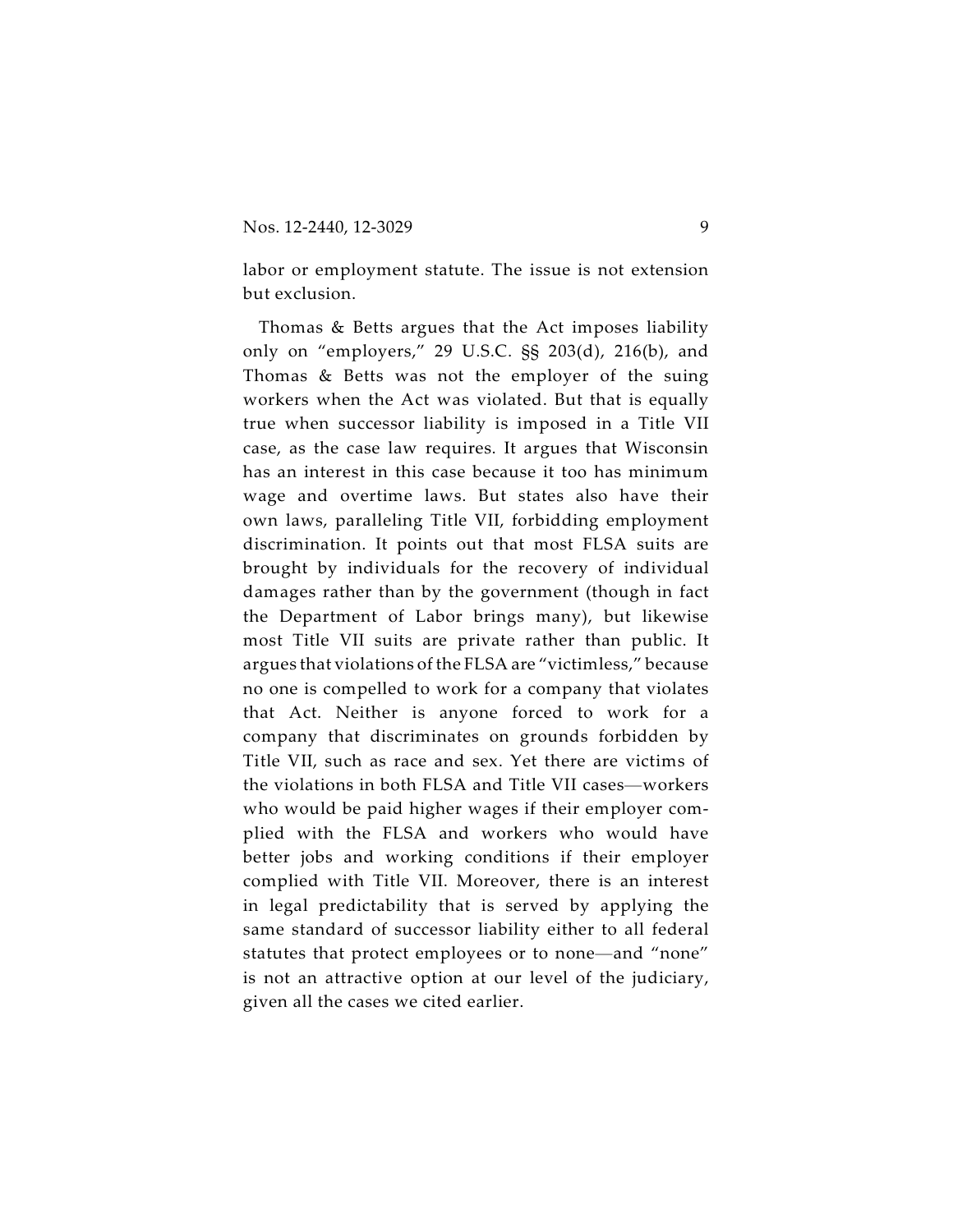And so the federal standard applies to this case. But was it properly applied? The argument that it was not focuses on Packard's financial situation before it was sold to Thomas & Betts. Remember that Bray owed the bank \$60 million and couldn't pay; that its only valuable asset was Packard; and that Packard was worth little more than a third of what Bray owed the bank. So only the happenstance of Packard's acquisition by Thomas & Betts could enable the plaintiffs to obtain relief.

But it might seem that to allow that relief would enable the plaintiffs, whose wage claims are unsecured, to obtain a preference over a senior creditor, namely the bank, which had a secured claim. Thomas & Betts would have bid less at the auction had it known it would have to pay the workers' FLSA claims, and so the bank would have obtained less money from the sale. It is true that as soon as Bray defaulted, the bank could have foreclosed on Packard's assets because they were the security for the bank's loan; the workers' claim to those assets was unsecured and therefore subordinate to the banks' claim. But the bank would no more want to own Packard, a nonfinancial company, than to own the houses of defaulting mortgagors whose mortgages it forecloses. It would want to sell Packard; and if it sold it as a going concern, a buyer subject to successor liability would not pay as much as it would if it didn't bear that liability. As a result the bank's secured claim would in effect become junior to the workers' unsecured claim by the amount by which that claim depressed the price that the successor would pay for Packard.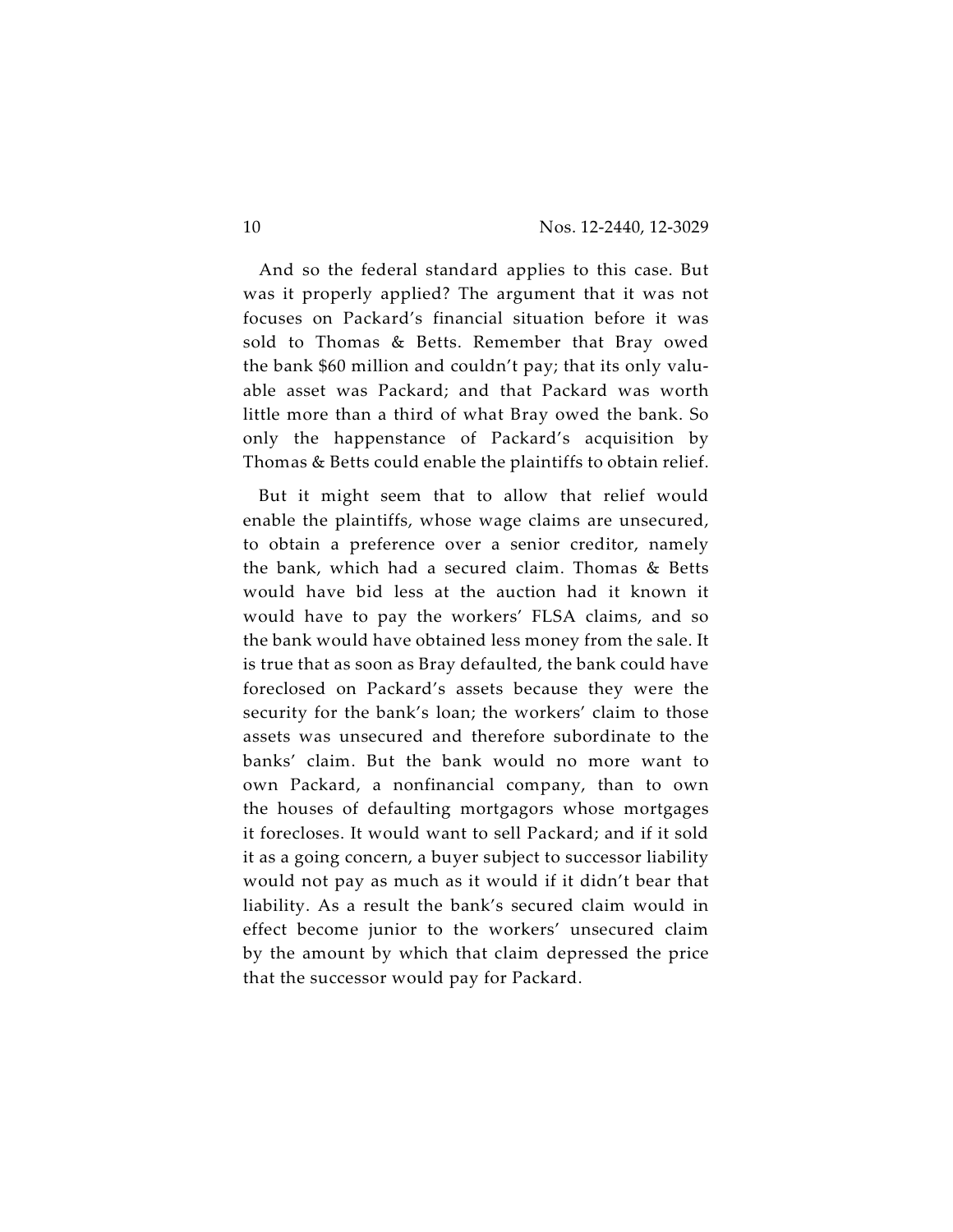That is a good reason not to apply successor liability after an insolvent debtor's default, whether its assets were sold in bankruptcy or outside (by a receiver, for example, as in this case): to apply the doctrine in such a case might upend the priorities of competing creditors. See *In re Trans World Airlines*, 322 F.3d 283, 290, 292-93 (3d Cir. 2003); Douglas G. Baird, *The Elements of Bankruptcy* 227-28 (5th ed. 2010). It's an example of a good reason not mentioned in conventional formulations of the federal standard for not imposing successor liability. But it doesn't figure in this appeal. Thomas & Betts has not urged it. It says that it didn't discount its bid for Packard because of the workers' claims; this both suggests that it didn't anticipate successor liability and may explain why the bank has not complained about the imposition of that liability.

Thomas & Betts argues that to allow the plaintiffs to obtain relief gives them a "windfall." They had no right to expect that Packard would be sold, at least as a going concern; and had it not been sold, but instead continued under Bray's ownership, or broken up and its assets sold piecemeal, the bank loan would have precluded their obtaining any relief. Had Packard remained an operating subsidiary of Bray, its net income (about \$5 million a year) would have belonged to the bank, while if its assets had been sold piecemeal there is no successor liability, because of the lack of continuity between predecessor and successor; for when a company is broken up and its assets sold piecemeal, there is no successor to transfer the company's liability to. But to allow Thomas & Betts to acquire assets without their associated liabilities, thus stiffing workers who have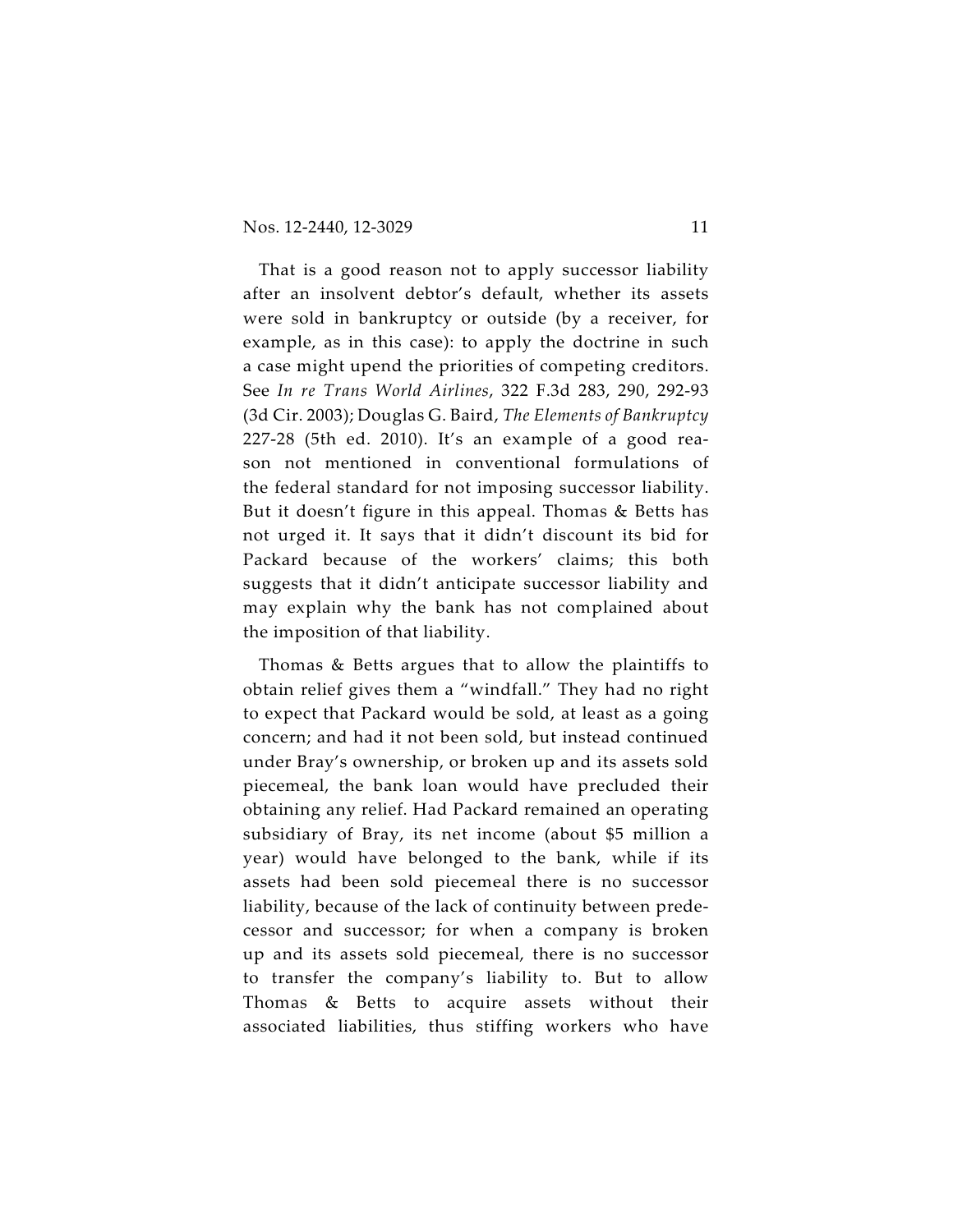valid claims under the Fair Labor Standards Act, is equally a "windfall."

Thomas & Betts argues finally, with support in *Musikiwamba v. ESSI, Inc.*, *supra*, 760 F.2d at 751, that allowing the workers to enforce their FLSA claims against the successor, in a case such as this in which the predecessor cannot pay them, complicates the reorganization of a bankrupt. Seeing the handwriting on the wall and wanting to minimize the impact of the reorganization on them (in loss of employment or benefits), the workers might decide to file a flurry of lawsuits, whether or not well grounded, hoping to substitute a solvent acquirer for their employer as a defendant in the suits. The prospect thus created of increased liability might scare off prospective buyers of the assets. But there is no suggestion of such a tactic by workers in this case; if there were, it would be another good reason for denying successor liability.

Still another concern is that an insolvent company, seeking to maximize its value, might decide not to sell itself as a going concern but instead to sell off its assets piecemeal, even if the company would be worth more as a going concern than as a pile of dismembered assets. In the latter case there would be as we said no successor liability, and successor liability depresses the goingconcern value of the predecessor, so the insolvent company might be better off even though it was destroying value by not selling itself as a going concern. Once a firm is in Chapter 7 bankruptcy (or in a Chapter 11 bankruptcy in which a trustee is appointed), or receiver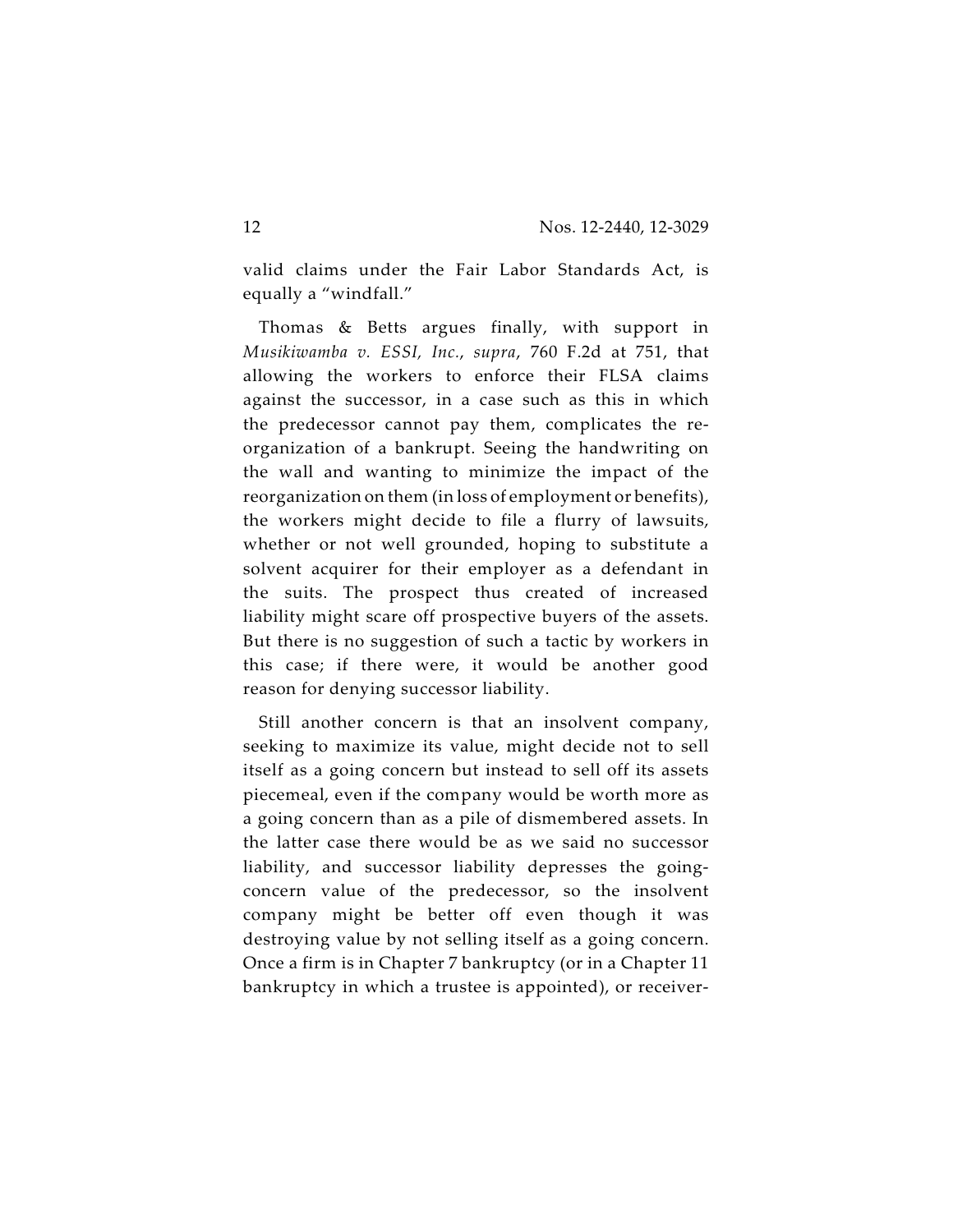ship, it is "owned" by the trustee (or receiver), whose sole concern is with maximizing the net value of the debtor's estate to creditors (and maybe to other claimants—including shareholders, if the estate is flush enough to enable all the creditors' claims to be satisfied in full). *In re Taxman Clothing Co.*, 49 F.3d 310, 315 (7th Cir. 1995); *In re Central Ice Cream Co.*, 836 F.2d 1068, 1072 (7th Cir. 1987). With immaterial exceptions, the trustee in a Chapter 7 bankruptcy (or, we assume, a receiver) must sell the debtor's assets for the highest price he can get. 11 U.S.C. § 704(a)(1); *In re Moore*, 608 F.3d 253, 263 (5th Cir. 2010); *In re Atlanta Packaging Products, Inc.*, 99 B.R. 124 (Bankr. N.D. Ga. 1988). He may not cut the price so that some junior creditor can enforce a claim not against the debtor's assets but against a third party, the successor, in this case Thomas & Betts. The trustee would be required to sell the assets piecemeal if that would yield more money for the creditors as a whole (to be allocated among them according to their priorities) than sale as a going concern would, even if some creditors would be harmed because successor liability would have been extinguished, and even if economic value would have been destroyed.

But this is a theoretical rather than a practical objection. Since most firms' assets are worth much more as a going concern than dispersed, successor liability will affect the choice between the two forms of sale in only a small fraction of cases. Lynn M. LoPucki & Joseph W. Doherty, "Bankruptcy Fire Sales," 106 *Mich. L. Rev.* 1, 5 (2007).